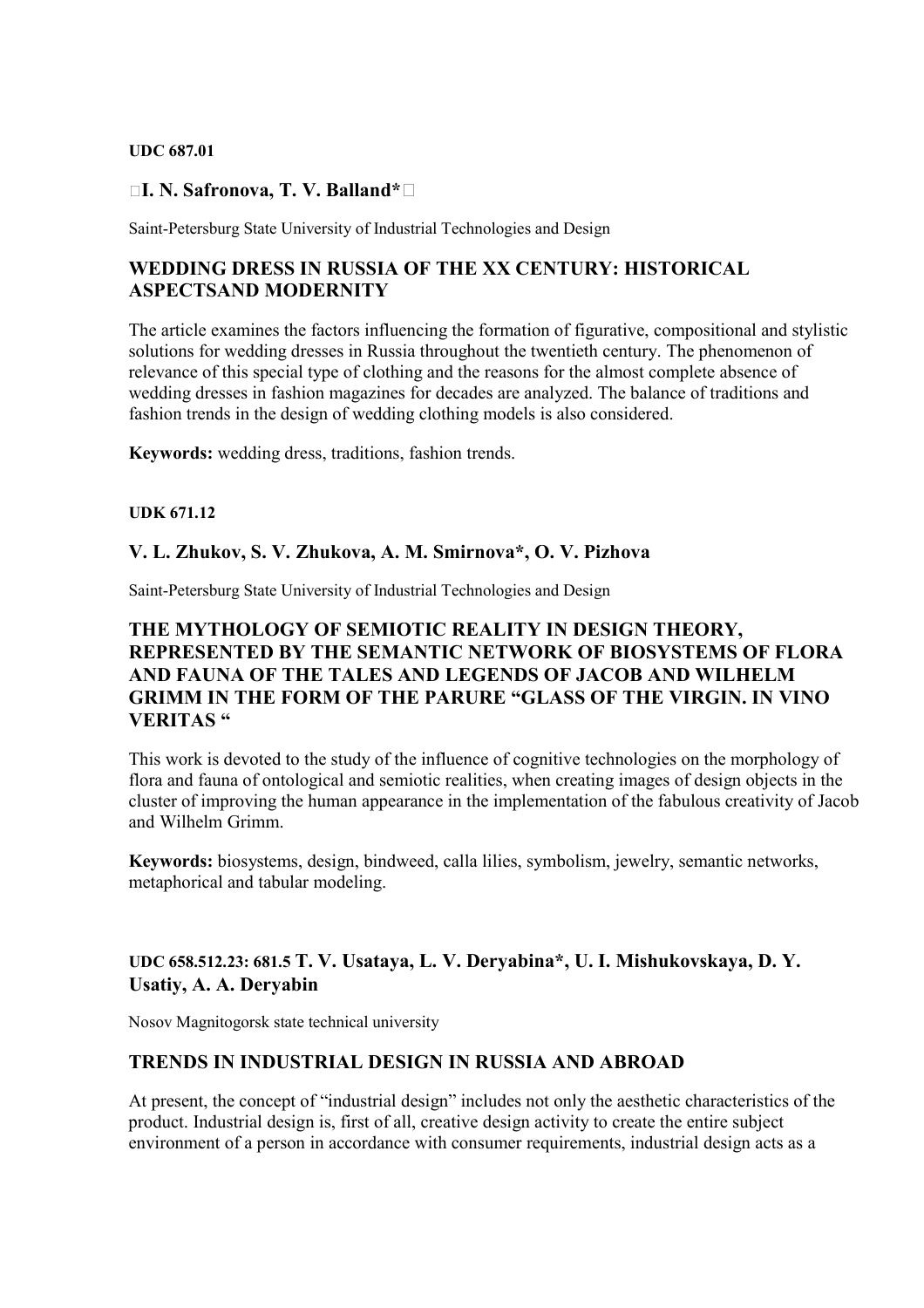means of increasing the competitiveness of the economy and is interconnected with modern production, science and technology. The article examines the basic trends in industrial design in Russia and in the world.

**Keywords**: industrial design, industrial design, design trends, industrial design trends, project activities.

# **UDC 76.01 M. S. Kucherenko\***

Kuban State University

# **STYLING AS A BASIC TOOL IN THE PROJECT ACTIVITY OF A GRAPHIC DESIGNER**

The article deals with the topic of graphic stylization as one of the main tools of modern design creativity. The characteristic features of different ways and techniques of stylization are investigated. The special importance of the method of stylization is emphasized, both in design practice when creating an expressive artistic project image, and for creating their own unique artistic images in the personal creative activity of the designer.

**Keywords**: stylization, graphic design, visual image, shaping, modeling, designing.

### **UDC 687.01 Yu S. Suravtsova\*, L. A. Tkachenko**

Saint-Petersburg State University of Industrial Technologies and Design

### **GRAPHIC EXPRESSIVE MEANS AND TECHNIQUES IN THE DESIGN OF CHILDREN'S CLOTHING**

The article examines the graphic techniques used in the design of children's clothing, which precede the creation of the collection. The most common graphic expressions and techniques of sketching are analyzed. Patterns that contribute to the achievement of harmony and expressiveness in the graphic presentation of sketches of children's clothing models have been identified and structured.

**Keywords**: graphic techniques, sketch of children's clothes, computer graphics, monotype, waxography, vector sketch, design of chil- dren's clothes, color in the sketch of children's clothes.

### **UDC 74.01/.09 A. A. Tolstova\***

Saint-Petersburg State University

### **CONSUMER QUALITY ENVIRONMENT IN TERMS OF DESIGN: INFORMATION MODEL**

Scientific classifications of needs important for the design of the environment as an interdisciplinary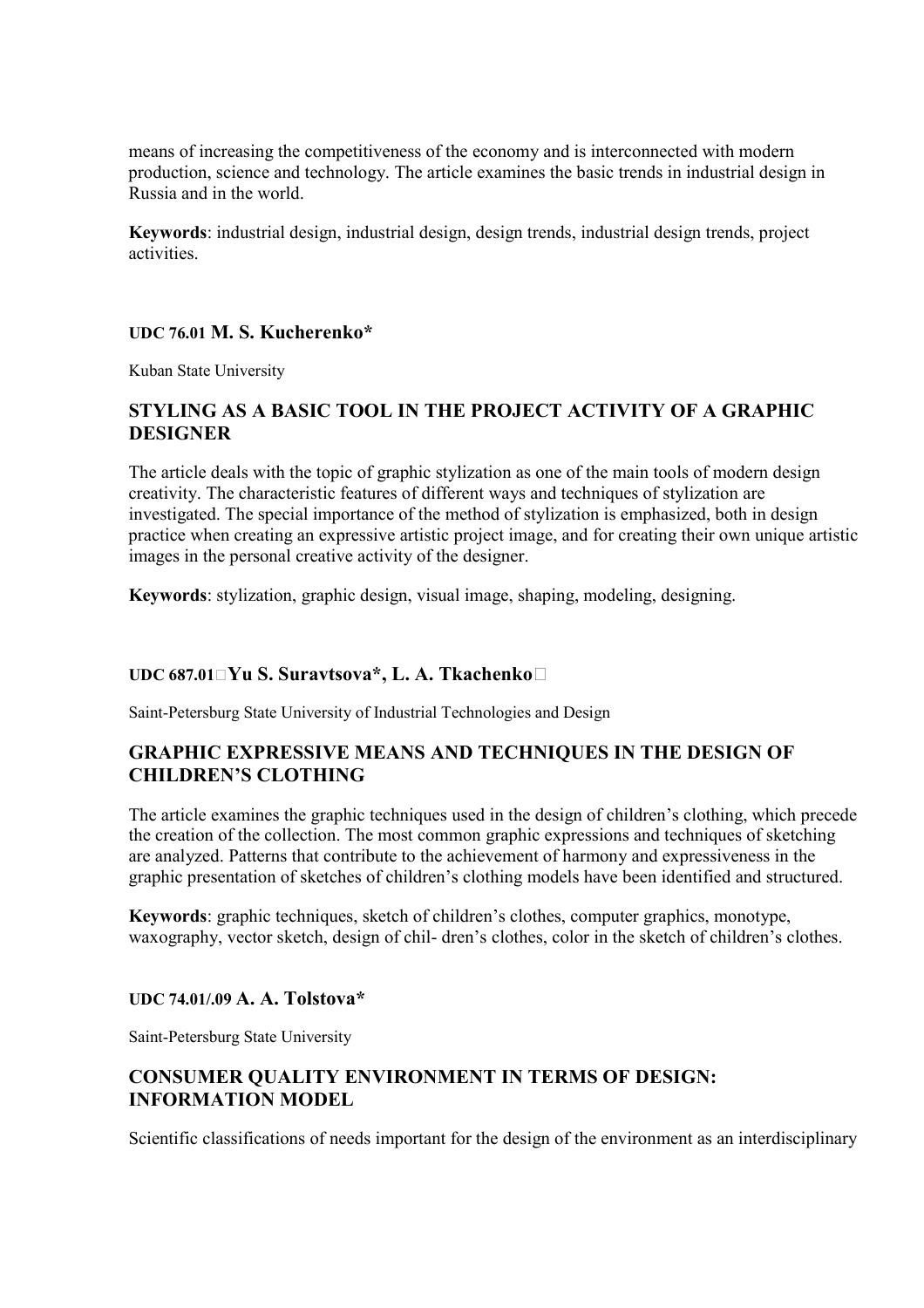activity have been analyzed, the model of the research object as an information system has been developed and interpreted, and the level typologization is carried out according to quality characteristics. The result made it possible to clarify the professional interpretation of human needs, which are important for optimizing the process of artistic design.

**Keywords**: environment design, human needs, quality of environment, categorical-system methodology, information model.

**UDK 658.512.23: 681.5** 

# **L. V. Deryabina\*, T. V. Usataya, U. S. Antonenko, D. Y. Usatiy, A. A. Deryabin**

Nosov Magnitogorsk state technical university

# **SOCIAL ROBOT DESIGN**

The article discusses the main directions in the development of the design of social robots from a cultural and aesthetic point of view. The main attention is paid to the questions of the imagery of the robot: the influence of the image on human perception, the connection of the visual image with the functional load of the machine, the sphere of use and cultural traditions of our time

**Keywords**: robots, social robots, design, robot design, social robot design, social robot design aesthetics, social robotics.

### **DOI: 10.46418/1990-8997\_2021\_1 (61) \_57\_59 UDC 677.08.022.484.2**

# **Kh. Kh. Khaidarov<sup>1</sup> , N. T. Ismailov<sup>1</sup> \*, T. Mavlanov <sup>2</sup>**

<sup>1</sup> Namangan Engineering-Technological Institute, Republic of Uzbekistan, Namangan $\Box^2$ Tashkent Institute of irrigation and rural development engineers, Republic of Uzbekistan, Tashkent

# **OPTIONS FOR THE PREPARATION OF NEW TYPES OF FABRICS FROM FLAX THREADS FROM FIBER WASTE IN BATCH TECHNOLOGIES**

The widespread introduction of the proposed technology will make it possible to organize the import of substitute fabrics in the republic, to provide various sectors of the national economy with highquality, cheap products while solving the problem of utilizing indirect waste of natural and chemical fibers in the textile industry.

**Keywords**: yarn, spinning, linear density, quality, spinning method, rotor spinning machine  $\Box$ 

**UDC 75.023**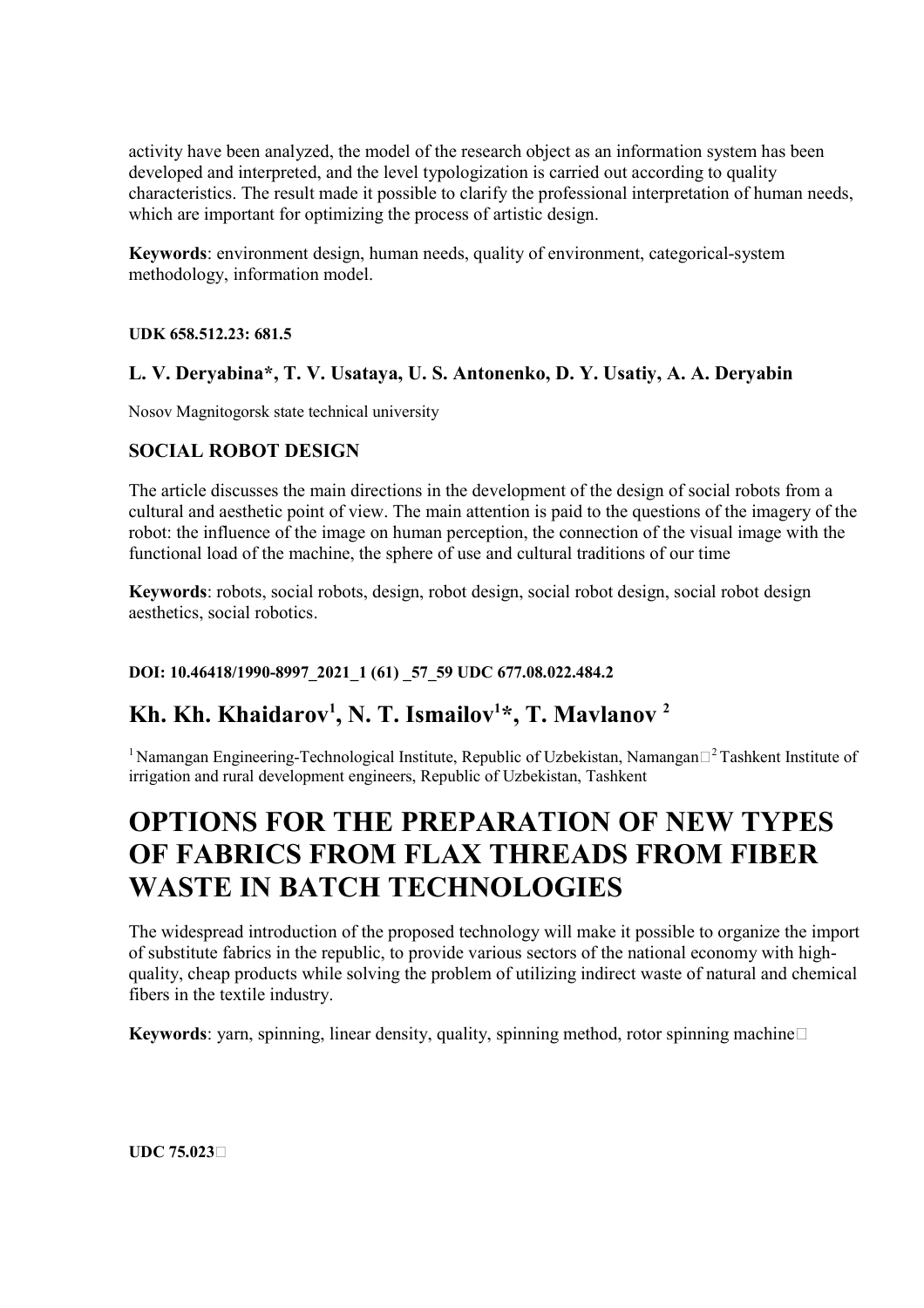# **E. N. Tugolukova, L. T. Zhukova\***

Saint-Petersburg State University of Industrial Technologies and Design

# **IMPROVING THE TECHNOLOGY OF PASTEL PAINTING BY CONVERTING THE TRADITIONAL DRY FORM OF ART MATERIAL INTO A LIQUID FORM WITH THE USE OF WATER-SOLUBLE DILUENTS**

The article presents a comparative analysis of dry pastels of different brands and different ways of applying them to the surface using the example of red crayons to improve the technology of pastel painting when creating design objects.

**Keywords**: colorimetry, сolour characteristic, dry pastel, painting, technique, technology, color, pigment, aqueous solution, imprimatura.

### **UDC 685.34.03**

### **O. A. Golubeva\*, A. S. Pogorelova, K. A. Serikova**

# **DONSKOY STATE TECHNICAL UNIVERSITY ANALYSIS OF THE QUALITY OF MODERN POLYMER PLANTAR MATERIALS**

Modern polymer plantar materials used in the casting of soles in the production of shoes are considered. A qualitative analysis of the composition of the trains used has been carried out. Positive and negative characteristics of the products received have been revealed. In the course of the analysis, a table has been created to compare the characteristics of the materials considered for optimal and effective selection of production material in the shoe industry

**Keywords**: shoes, polymer materials, molding soles, physical and mechanical properties.

# **UDK 7.02 L. T. Zhukova<sup>1</sup> \*, I. V. Nikolaev<sup>2</sup>**

<sup>1</sup>Saint-Petersburg State University of Industrial Technologies and Design <sup>2</sup>SS «51 Central Design — Institute of Technology for Ship Repair»

# **STUDY OF SEMI-EXTERNAL COATINGS FOR PROTECTIVE AND DECORATIVE DECORATION OF THE OUTER DECKS OF SHIPS AND MARINE STRUCTURES**

A study has been carried out on the possibility of applying a semi-external coating for the outer decks of ships. A comparative analysis of the technological characteristics and labor intensity of the application process of existing and considered semi-evidence coatings has been carried out. The main pros and cons of this technology are considered. It is shown that polymochevina is an effective, promising, and in some cases economically expedient technology protective and decorative finishing of the decks of ships and marine structures, as well as their elements.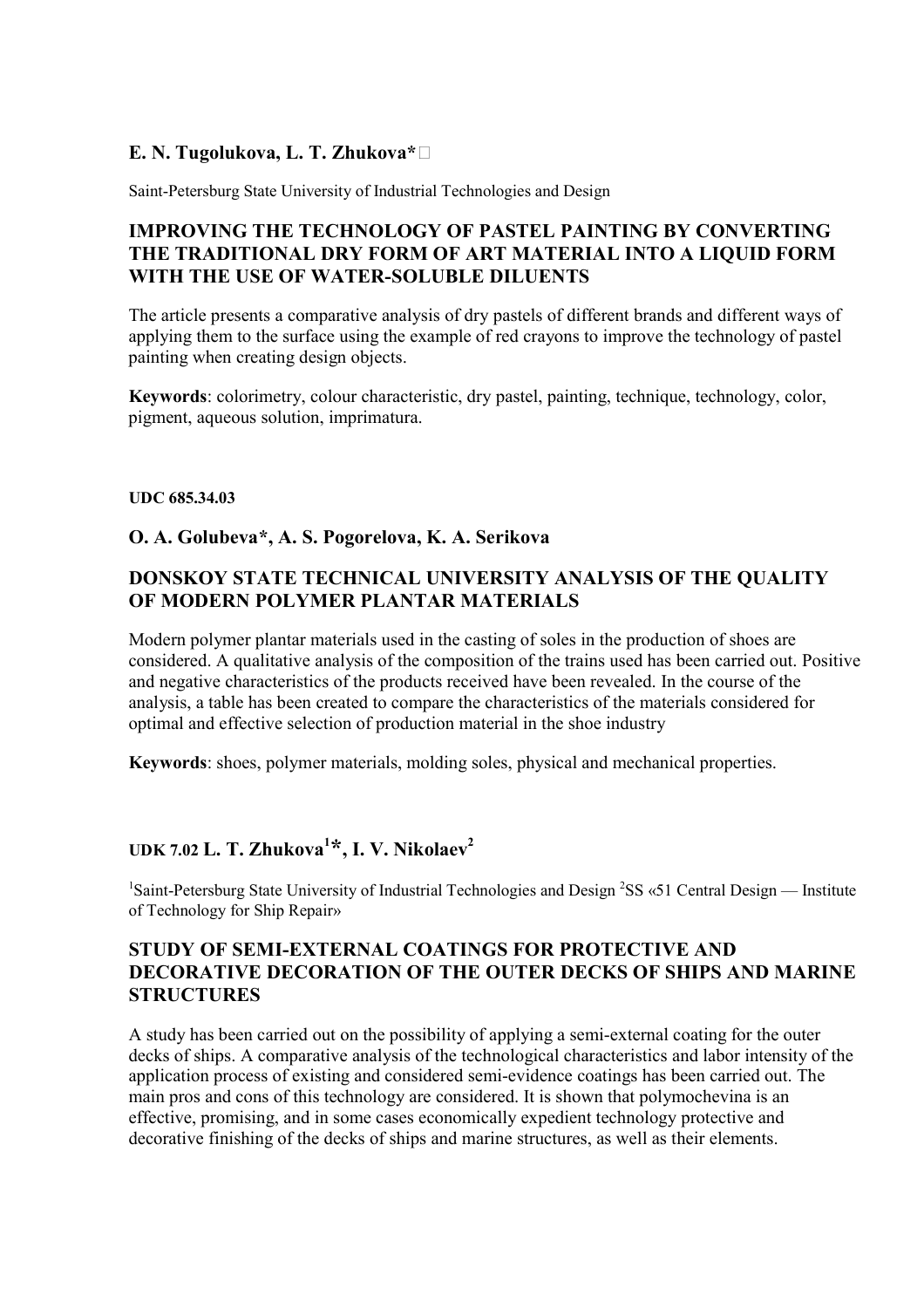**Keywords**: polymer coatings, coating technology, protective and decorative decoration of ship decks and marine structures.

### **UDK 677.494 Y. A. Timoshina\***

Kazan National Research Technological University

### **INFLUENCE OF HF PLASMA UNDER PRESSURE ON THE HYGROSCOPIC PROPERTIES OF SYNTHETIC FIBER MATERIALS**

The dependence of the capillarity of ultra-high molecular weight polyethylene (UHMWPE) and polypropylene (PP) multifilament fibers on the parameters of plasma modification of a low-pressure high-frequency (HF) discharge has been established experimentally.

**Keywords**: ultra-high molecular weight polyethylene, polypropylene, polyolefins, fiber, modification, plasma, high-frequency capac- itive discharge, capillarity

### **UDK 677.12 I. S. Mezentsev\*, I. V. Krasina, A. S. Parsanov**

Kazan National Research Technological University

### **MODERN VIEW ON TECHNICAL HEMP IN LIGHT INDUSTRY AND PROSPECTS FOR ITS USE**

The article deals with the bast culture — hemp (technical / non-narcotic) and the products obtained from it. In the past, industrial hemp was already a leader, but was replaced by cotton. Today, society is again returning to growing this crop, taking into account its properties and characteristics

**Keywords**: industrial hemp, natural fibers.

#### **UDC 004.9:687.02 A. A. Starovoitova\*, J. A. Fot** Univercity

### **STRUCTURAL AND FUNCTIONAL MODELING OF THE PROCESSES OF PRODUCTION OF THE WORLD FROM THE FREE**

Improving the efficiency of low-capacity garments is one of the most important challenges facing the Russian economy. A simple tool that allows you to gradually analyze the entire production process and solve problems to improve the efficiency of the company is the methodology of functional modeling IDEF0. The article analyzes the technological processes of the production of clothes from wallowed canvases. In the course of the research, models of technological business processes of making garments from the author's wallowed canvases, made in the technique of "nunoics" were built, in accordance with the requirements of making garments from the author's wallowed canvases, made in the technique of "nunoics" were built, in accordance with the requirements of IDEF0 notation functional-oriented modeling. Problems of implementation of automated design systems have been identified and the need to develop an information system to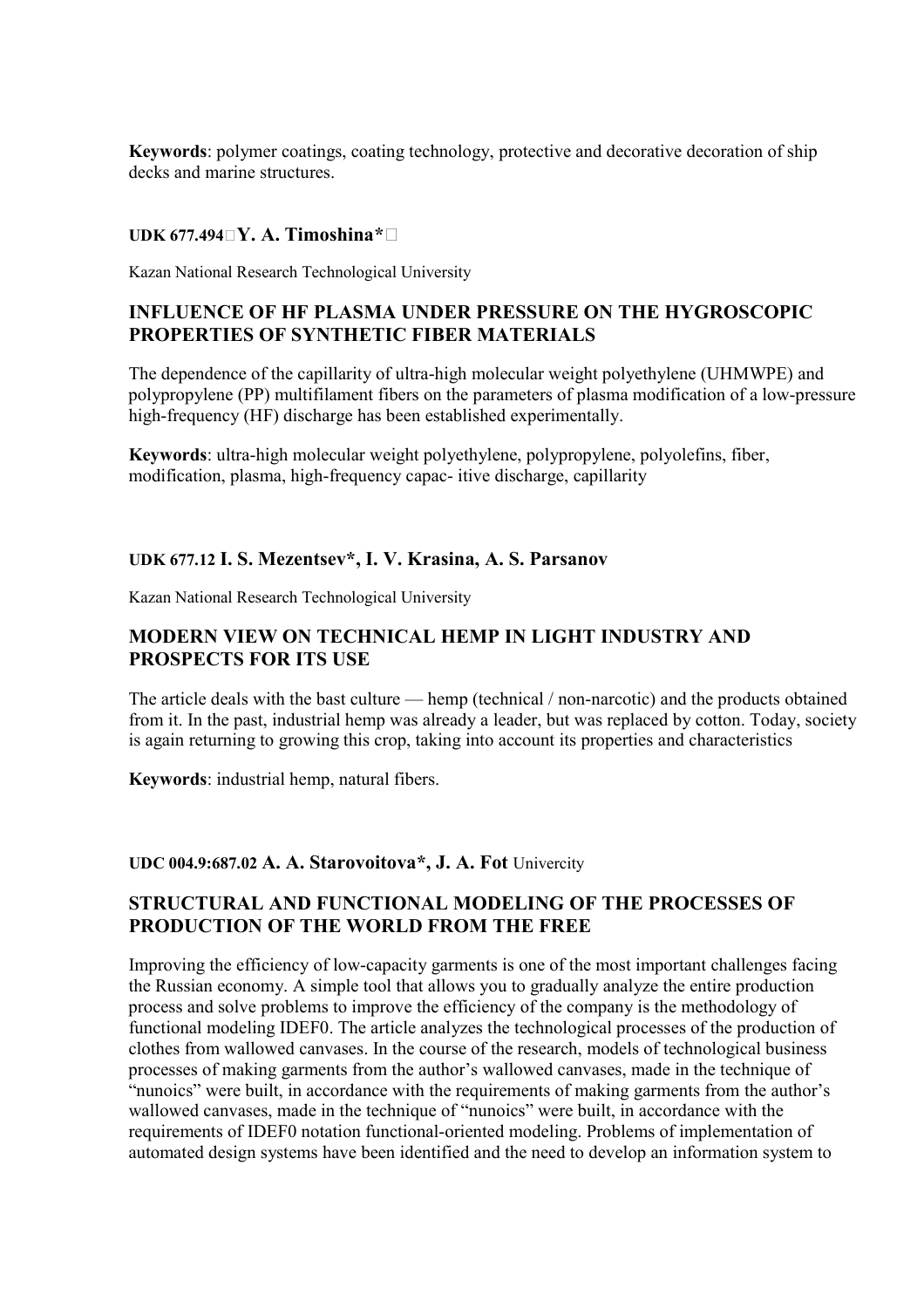improve the efficiency of small garment enterprises

**Keywords**: business process, process efficiency, functional modeling, clothing, rolled canvases.

# **UDC 666.1.01 I. P. Kozitsin1,2, L. T. Zhukova<sup>1</sup> \***

<sup>1</sup> Saint-Petersburg State University of Industrial Technologies and Design  $^{2}$  Stieglitz Academy, Saint-Petersburg

### **TECHNOLOGICAL PROBLEMS WITH THE USE OF VOLUMINOUS GLASS MOLLING IN JEWELRY ART**

The article is devoted to the study of technological problems that prevent the use of the process of classical mollusk in the manufacture of jewelry. Process factors have been identified that prevent the use of reception in the manufacture of small

**Keywords**: molluscing, glass, viscosity, surface tension, crystallization.

### **UDC 74.01 A. S. Izotov\*, В. а. Khrapovitskii**

Bauman Moscow State Technical University

### **DEVELOPMENT AND SHAPING OF THE EXTERIOR OF CARS IN THE PERIOD FROM 1991 TO 2001**

The article deals with the development and causes of the formation of the exterior of the iconic cars of the period from 1991 to 2001. One of the most important factors of shapes and volumes is the development of industry, the availability of new technologies for pro- cessing materials that were previously either expensive or inaccessible to the automotive industry. Significant aspects in this area are the processing of plastics, the achievement of increased transparency of glass products, and the integration of aircraft manufacturing technologies. New technologies are also considered in the promotion of the finished product by means of marketing to create demand among potential buyers.

**Keywords**: design research, design analytics, automotive industry, shaping, transport design, design activity.

### **UDC 73.03□A. V. Rychkov\***

Saint-Petersburg State Institute of culture

### **CREATIVITY OF THE SCULPTOR O. M. MANIZER IN THE CONTEXT OF ARTISTIC TRENDS OF THE 1950–1980.**

The period of 1950–1980 in Russian culture is significant for the development of not only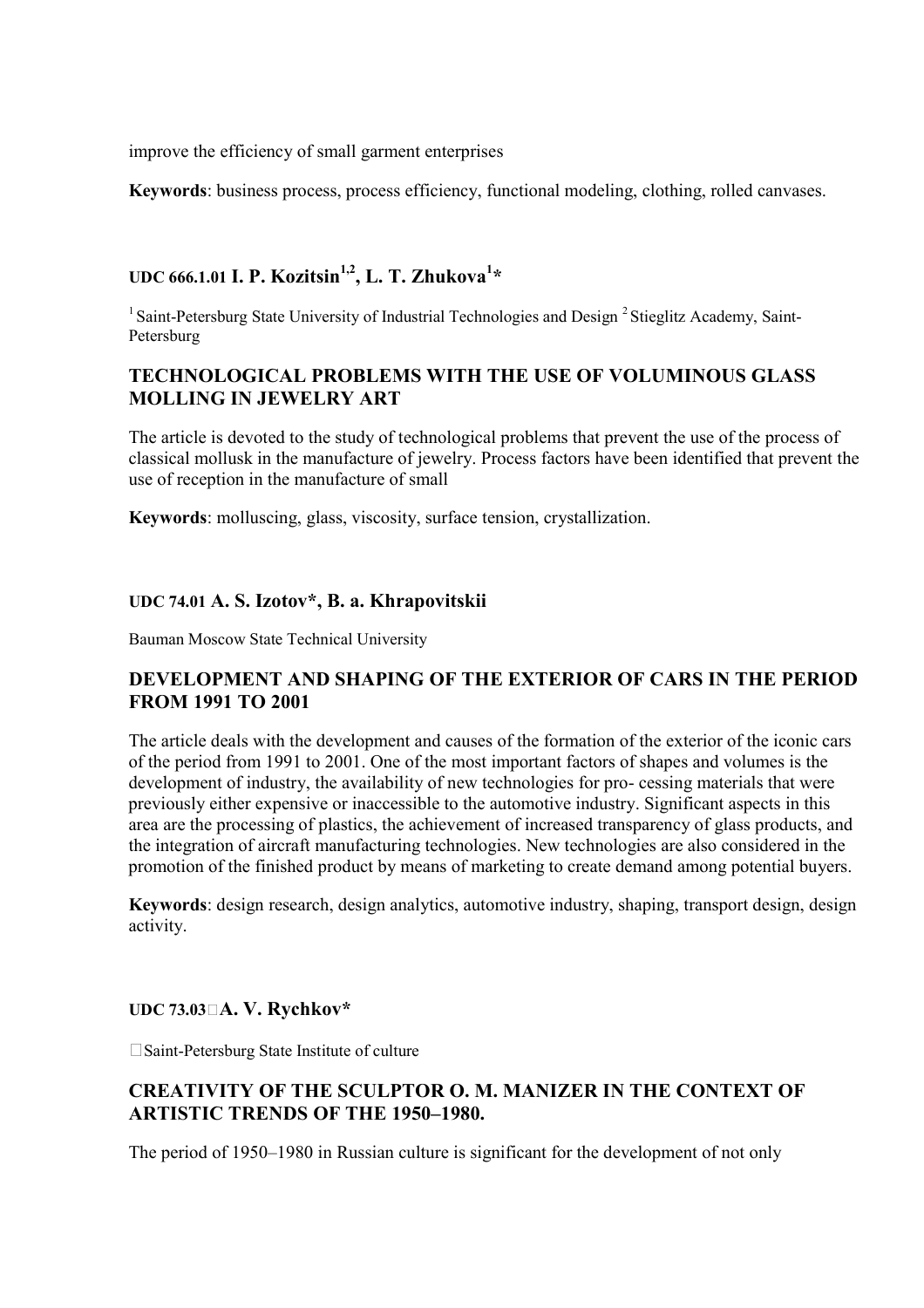sculptures, but also monumental art in general. During this relatively short period of time a huge number of monuments were installed in various cities of the Soviet Union. This period marks the years of fruitful creative activity of the sculptor Otto Matveevich Manizer. The article presents an overview of the main artistic trends in Soviet art, through carrying out art history analysis of the works of O. M. Manizer. The article also contains bibliographic data and information about the preservation of works made by sculptor.

**Keywords**: monument, work, composition, sculptor, plastic, image, trends, art.

**UDC 7.03** 

# **M. V. Mukhina\*, E. S. Bagryanskaya, S. V. Bulganina, A. E. Bulganina**

Minin Nizhny Novgorod State Pedagogical University

# **STUDY OF POINTILISM AS A LETTER MANNER IN THE WORKS OF FIELD SIGNAC**

This article raises the question of the need to study the creative manner of writing of famous masters for the formation of the creative individuality of young artists. A fundamentally new method in painting, pointillism, was investigated, its characteristic features and features were considered. An analysis was made of the manner of writing of one of the paintings of the famous artist Paul Signac

**Key words**: painting, art, Paul Signac, manner of painting, pointillism, neo-impressionism.

### **UDC 736.2**

**E. A. Voynich, O. V Kaukina<sup>\*</sup>**□Nosov Magnitogorsk State Technical University

# **THE PROCEDURAL APPROACH TO THE DESIGN OF JEWELRY WITH THE USE OF DIGITAL TECHNOLOGIES**

The article highlights the current issues of the design process of jewelry production. It is based on the procedural approach in the production of jewelry. The authors reflect the possibilities of three dimensional modeling of jewelry and using digital technologies in solving design problems that arise in the process of computer design

**Key words**: design, design process, procedural approach, digital technologies, computer modeling, jewelry production facilities, jew- elry, information technology.

### **UDC 687.01 T. V. Balland\*, I. N. Safronova**

□ Saint-Petersburg state University industrial technology and design